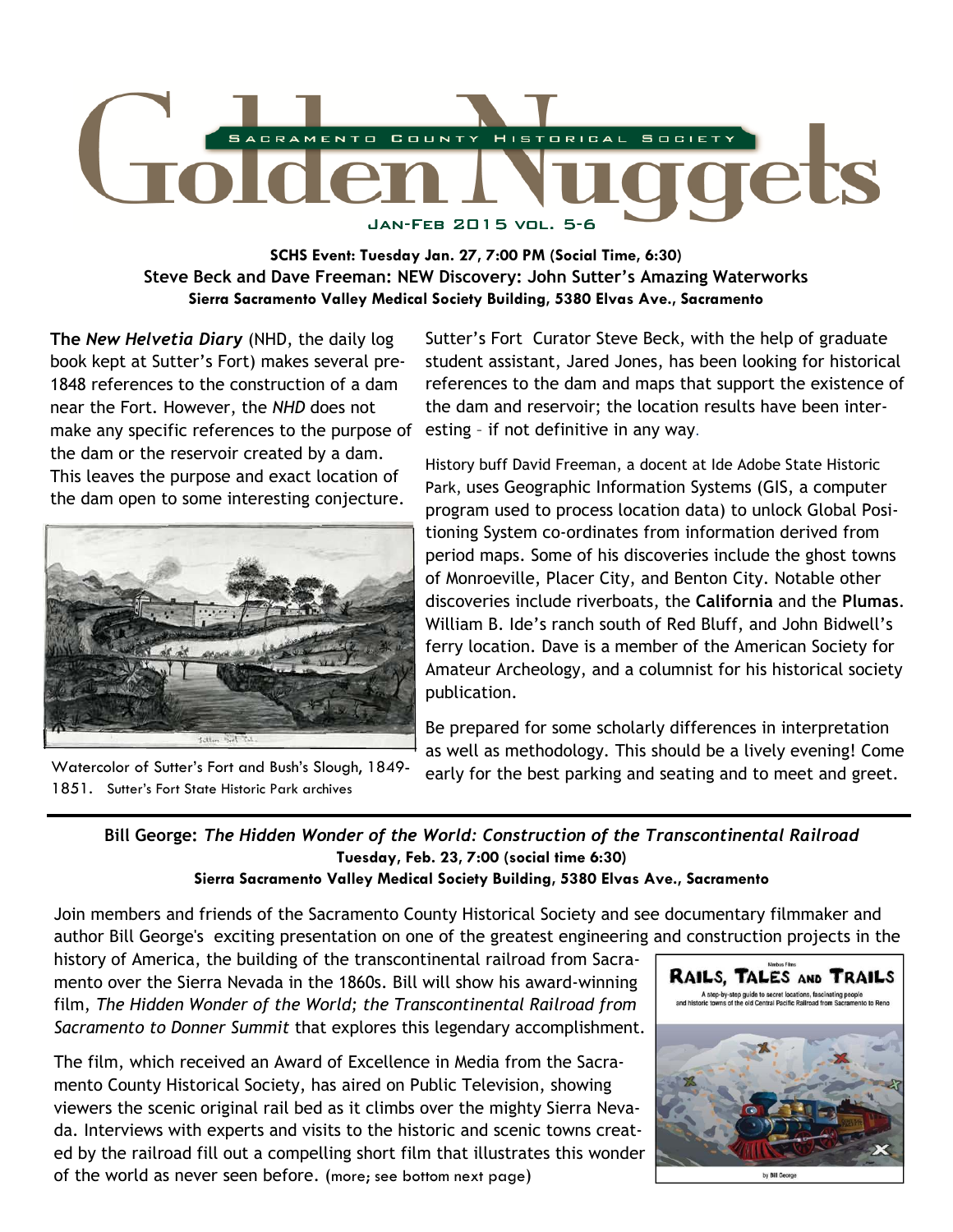# **Name This Sacramentan**

# By Franklin F. Armstrong Adapted from SCHS *Golden Notes*, Vol. 7-No. 4, June 1961

She was born in Sacramento in the mid-19th century in quite respectable family circumstances. She was destined to make exciting newspaper copy, for among her varied accomplishments were five marriages, many affairs, getting tattooed, cultivating snakes, visiting a harem, and throwing dress parties for her Bohemian friends in San Francisco and Paris. It is said that she won her first husband in a poker game. She quickly tired of him however, and one year later she married his poker playing rival. Her greatest interest next to matrimony was the Orient and things exotic. She once purchased a boa constrictor from the daughter of an Indian potentate. It was said that she used to give small snakes as favors at her parties. During a sojourn in Hawaii, she became good friends with the ruler, King David Kalakaua, who presented her with an island and the name Princess Palaikalani, "Bliss of Heaven."

She was not content to be merely an island princess, and so she embarked for the Far East, visiting such places as Shanghai, Hong Kong, the Dutch East Indies, and Borneo. After an interlude in Paris, where she acquired husband number three, she again visited the Far East. Burma was the locale; by this time she had become a legend, as a result of her earlier "invasion." The king, with the enthusiastic support of our heroine, erected an imposing shrine in her honor—complete with temple bells. In 1942, one year after Madame X died, the shrine was destroyed by a bomb dropped by a Japanese airplane.

A visit to Tibet was rather enlightening. While there, she lived the life an ascetic by fasting and meditating in a tent. During this quiet time a vision was supposed to have appeared before her. This vision, so she related, told her that in the next life she would be a man. The vision also revealed that she would be allowed 12 husbands, and that if she took a 13th, she would die. Although she still had seven husbands to go, she evidently felt that she had had her fill of the matrimonial merry-go-round, and in her 78th year she came home to die.

Today she rests in the family plot in the Sacramento Old City Cemetery. Who is she?

Editor's Note: For some time I have been thinking of adding an interactive quiz to this newsletter. Happily, I recently stumbled across this lively piece by Franklin F. Armstrong, the editor of the Sacramento County Historical Society *Golden Notes*  (booklets) in 1961, seven years after SCHS was founded. This short article was included along with various others. I think the quiz may be fairly easy for most of you history buffs, although I have edited out some of the clues I thought were a bit too helpful. Whether or not you solve it (the answer is on page 4, but NO CHEATING) I think you will enjoy reading about this remarkable woman and learn something as well. I look forward to doing more of these. If you would like to create a similar quiz (or just suggest some names) on a famous or infamous person (or someone you can show should be more famous) from Sacramento County's past, please contact me at editor@sachistoricalsociety.org.

# **February 23,** *Hidden Wonder***...**continued from Page 1

Bill George produces and markets educational and business films, through his firm, Nimbus Marketing. He has previously held various media positions including serving as News and Special Projects Editor at KCRA-TV, Vice President of Marketing and Communications for the California Trade and Commerce Agency, and as the Global Marketing Manager for the Ford Motor Company. He will have DVDs of his video and print copies of his book available for sale and signing.

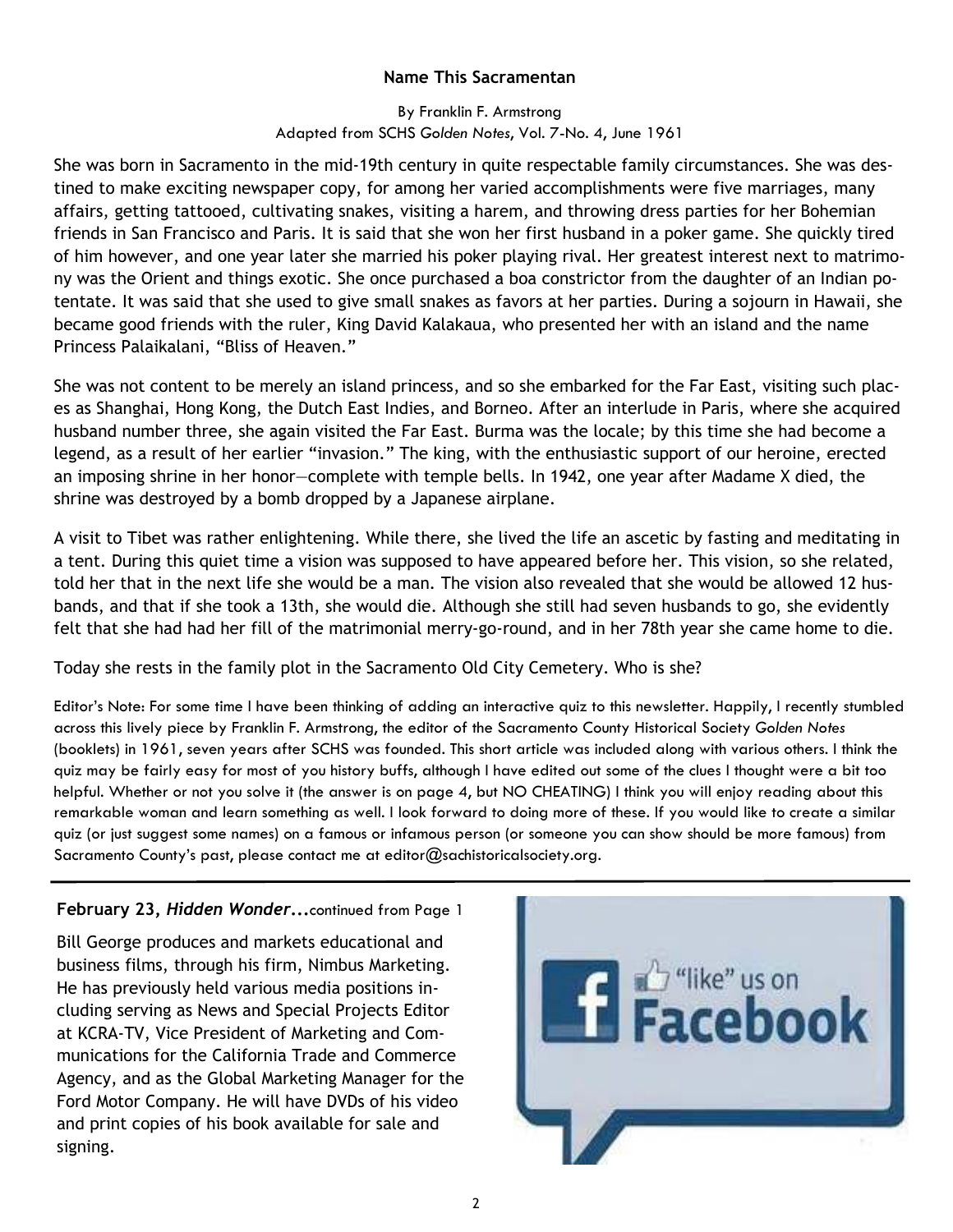### **Son of Smith**  By Dan Winkelman

What is this? More rain? Take it back, I didn't order this rain. I ordered the Spring Salad with the leaf mix, blue and black berries, capers, and light balsamic vinaigrette. A spring day doesn't cloud over and rain on my canoe. No, no. I did sneak out on the lake a few days ago and managed to make a beaver sighting. Suddenly there was an upwelling in front of my canoe and I saw the beaver's tail surface as he made a quick turn and dove for cover. Amazing that any beavers survived the days of trappers and the habitat destruction that followed. Foraging on Lake Natoma is beaver heaven, when there is not rain!

What would a mountain man like Jedediah Strong Smith do in the rain? Fall back and reconnoiter a plan of action that's what he'd do. No raconteur he! A man for all seasons, a follower of streams, a trapper for the ages, a builder of boats, a modest, devout fur merchant with a penchant for humor. Now there is a distinction with a nuance.



**Orgeat**—just what a leader Sketch of J. Smith, 1835, drawn by a friend after Smith died. UOP library

of men should be. It is no wonder that they named the bike trail along the river after him. He never rode a bike, but he would have wanted onemaybe. How about: he took a boat down the river; that works.

Jedediah Smith came down the American River on April 20, 1827. He made camp for the night at what would become the town of Folsom and set about building a boat. During the ensuing rain and flood stage waters, his men took the craft down the Lower American River much to the surprise and shock of the Maidu populations along the river.

Jedediah Smith was almost scalped by a bear, and had one ear torn nearly off. His men sewed his head and ear back together and he was none the worse for wear. His long straight hair was sufficient to cover the scars.

It was Jedediah Smith who took the news of the

bevy of beavers to be found in California back to Saint Louis. So ensued a great beaver rush to California by mountain men. It was they who discovered the first routes over the Sierra Nevada. Trails later to become rutted by the wagons of gold rush argonauts. We must thank the beaver for being the original impulse for sixteen lane freeways in Los Angeles, Oracle Corporation, iPhones, Space Shuttles, the Golden Gate Bridge, and Avatar. Where would we be without ol' Jed Smith looking for beavers? So a beaver sighting causes much joy in me today. These furry members of the rodent family are just a wonder with their small dark eyes, long broad tails, and that thick spike-like hair that caused such a commotion in the 19<sup>th</sup> century. I just wish that they would build a lodge on the lake some day or a dam to rival the works of man. You might say that's exactly what they have done.

**Orgeat**? It's a sweet, almond-flavored syrup used in cocktails or other drinks. Applying that term to Smith is surely a rather obscure way to describe a mountain man. Editor: As mountain men go, Jed Smith did seem to represent a sweeter version.

SCHS Treasurer Dan Winkelman is a retired California State Parks ranger, and a Son of Smith–sort of. He is an avid canoeist whose mind tends to wander to interesting places as he paddles. This essay is adapted from his 2012 book, *Lake Natoma: A Ranger in Search of Walden Pond.*  You may inquire about obtaining a copy of his book at winkdan267@yahoo.com.

# **Announcements**

- ♦ SCHS **NEW message** phone *number* on page 4.
- ♦ Every so often we receive a surprise bequest through a will or trust from a supporter who passed away but had not told us in advance of their generous decision. While we are grateful in any case, we would love to celebrate your generosity during your lifetime. In addition to thanking you, we'll invite you to join the Sacramento History Heritage Society, the Historical Society's way of honoring you for stepping forward. Your participation encourages others to do the same! Gifts of any size are welcome. For more information, please contact SCHS President, Greg Voelm at gvoelm@gmail.com or 916 944 4218.
- ♦ **Board Election ballots** are enclosed, per SCHS bylaws.